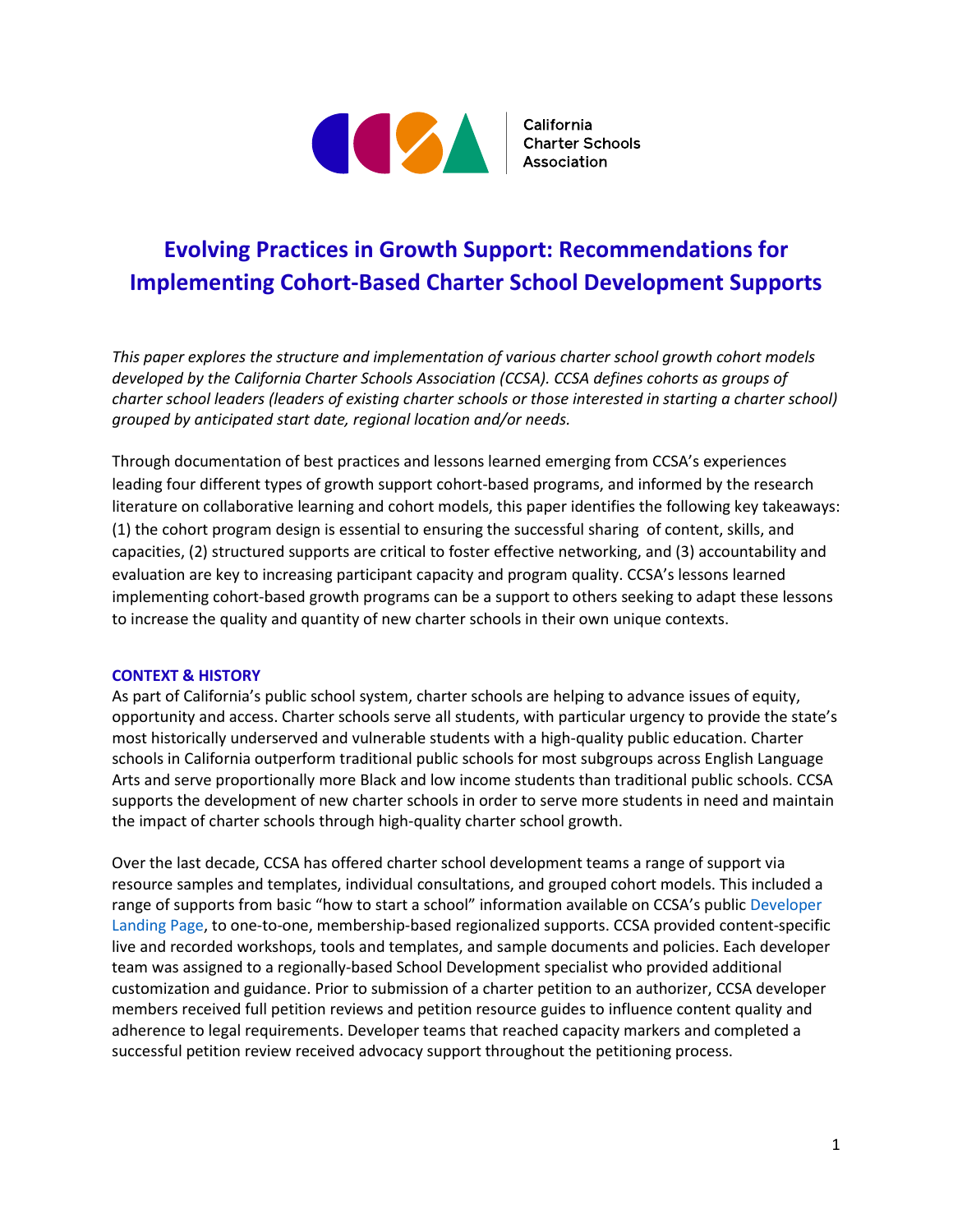In line with national trends, over the last six years, California has seen a decline in the number of new charter schools opening each year. The overall charter climate has shifted, making it more difficult to get new petitions approved in many areas of the state. This has led school teams to seek alternative approaches to growth. In response to the evolving needs of developer teams, and based on research and experiences, CCSA used the cohort model to maximize supports, fuel school development, and prioritize connection and community as a way to reinforce quality. While there were differences among the implemented models, CCSA cohort approaches were rooted in the belief that schools working together will be more likely to successfully open and improve the quality of public education in California. According to th[e National Center for the Study of Adult Learning and Literacy](http://www.ncsall.net/index.html@id=1.html)**,** cohorts in particular provide the following:

- Collaborative learning opportunities
- Support for self-discovery
- A community of concern
- A concrete form of support
- An increased sense of belonging and decreased feelings of isolation
- Opportunities to share goals and to learn about others' goals and feelings
- A safe haven for learning about other people's experiences, ideas, perspectives, and expertise
- Information and ideas, which can be used in service of self-understanding and self-expansion

In light of this research, as well as the needs of charter school developer teams and the deep knowledge and experiences of staff, CCSA has created and launched four formal cohort groups within the past seven years—with various purposes and outcomes—but always borne from the need to encourage and support high quality charter school growth. The next section of the paper provides more detail on each of the four cohort models.

## **COHORT MODELS**

## **99 Accelerator (2015-2017)**

## **Purpose**

The 99 Accelerator's (named for the Highway 99 corridor that connected participating schools) purpose was to support growth, leadership, and political strategy for the San Joaquin Valley as well as to, in part, increase the capacity of high-quality charter schools in identifying and developing excellent school leaders of color.

## **Theory of Action**

The theory of action proposed that by creating and facilitating regionally-based cohorts, providing networking, relationship development, and access to content expertise via other experienced charter management organization leaders and professionals, then school leaders could learn from and support each other, effectively increasing cohort member capacity, advocacy power, and ability to scale their organizations.

## **Program Development and Structure**

Founded on strong long-standing staff and charter leader relationships, in 2015, the 99 Accelerator brought together a cohort of five leaders of high-quality, well-established charters that stretched across Central California. Positive responses to the pilot led to the creation of a second cohort in the Sacramento region in 2016. Networking, relationship building, and informational sessions were provided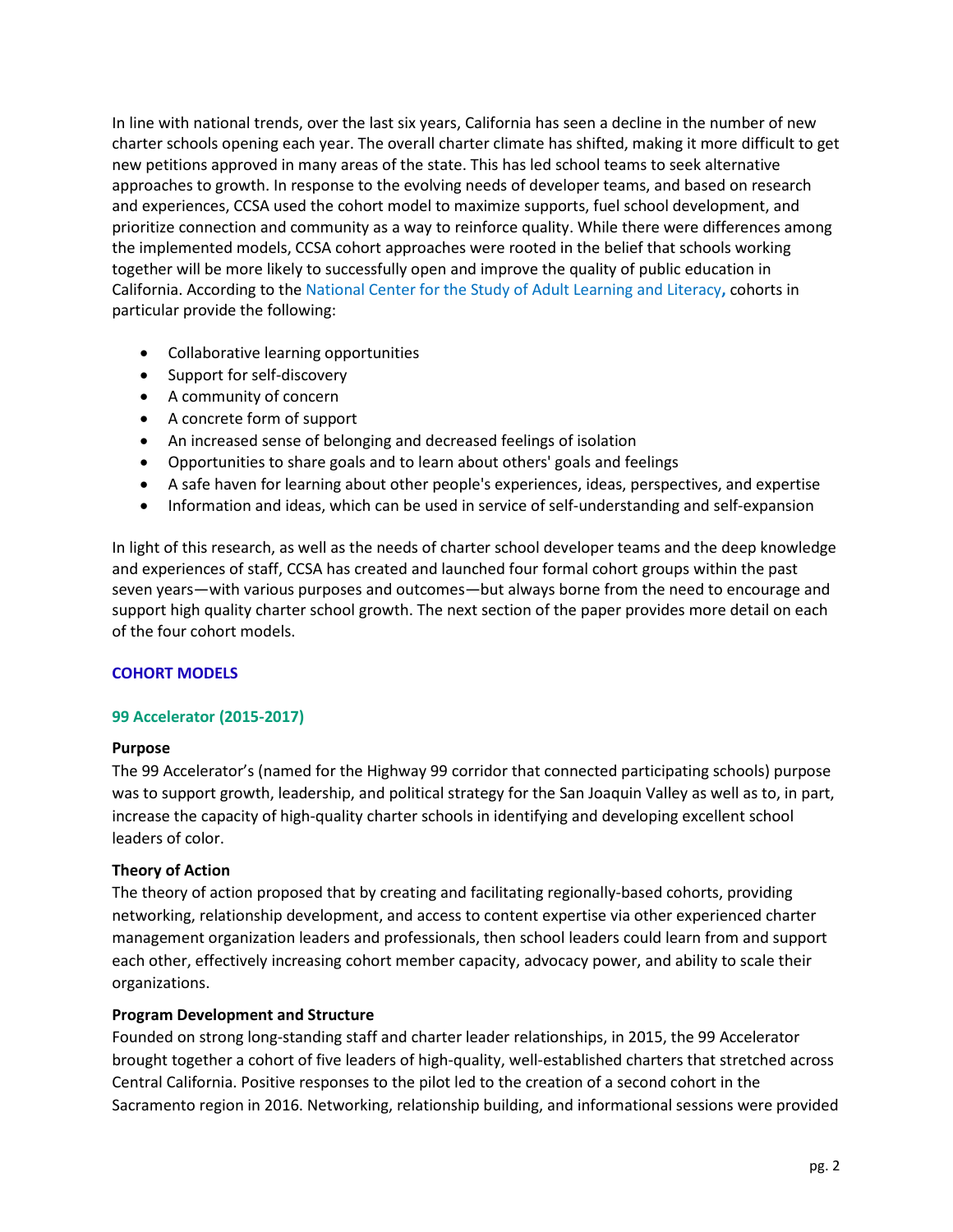in monthly meetings and group social activities. Cohort members maintained a high level of trust and communication that provided thought partnership, expertise, and strategy support for one another that continues to this day.

## **Outcomes**

Eight of the nine 2015 and 2016 cohort members submitted petitions and opened new schools—the largest ever increase in Central Valley autonomous charter school growth. Many of those schools continue to open new schools that outperform traditional public school counterparts and have significantly increased the number of leaders of color in Central Valley charter public schools. Based on the success of the relationship-centered approach and with CCSA's support, the model spun out of CCSA in 2018 to become its own organization, [360 Accelerator,](https://www.360accelerator.org/) which facilitates an expanded 99 Accelerator as well as additional cohorts in the Sacramento and Los Angeles regions, with school leaders expressing a desire to create similar regionally-based communities of practice across the state.

## **San Diego Girard Cohort (2017-2020)**

#### **Purpose**

The San Diego Girard Cohort was created in response to the communityled, regional need for leaders of small, high-quality charter schools to network, share best practices, and support each other as they moved toward replication or significant expansion.

## **Theory of Action**

The theory of action proposed that if CCSA can identify the needs of charter leaders and create a group that would benefit from participating schools' varying experiences, backgrounds, and expertise, then leaders could create opportunities for growth by influencing the landscape and supporting each other.

#### **Program Development and Structure**

Developed with the support of the Girard Foundation, the first year of the cohort work included interviewing over 30 charter leaders throughout San Diego County. Based on these interviews and charter leader interest, five charter leaders were invited to join the cohort. The second year of the cohort included monthly, day-long meetings that addressed priority topics identified by the charter leaders in interviews and surveys. The third year of the cohort incorporated one-to-one support for the school leaders from an educational strategic planning consultant, as well as formal and informal networking.

#### **Outcomes**

This cohort resulted in the independent post-cohort establishment of a San Diego Small Charter Schools workgroup that has since been meeting weekly to discuss issues, share ideas and resources, and collaborate with one another to improve quality and support charter school growth in the region. Two of the schools in the cohort added significant seats to their existing programs, although none of the schools submitted replication petitions. Environmental factors that impacted potential growth included changes in leadership and lack of adequate new facilities.

## **Participant Experiences**

Participants shared the benefits of receiving concrete forms of support, information and ideas, collaborative learning opportunities, and opportunities to share goals and to learn about others' goals:

*"Having time to collaborate with other leaders and share strategic plans. [It was] also beneficial to have one-on-one time to help focus us on our planning. I think we have a good start now. And it was really nice to have [the meetings] in a school and to see kids."*

*"Not only did we have time to work on specific items, but we were also able to have others to consult with and provide feedback along the way. Collaborating with other school leaders and CCSA experts helped provide perspectives that supported our work."*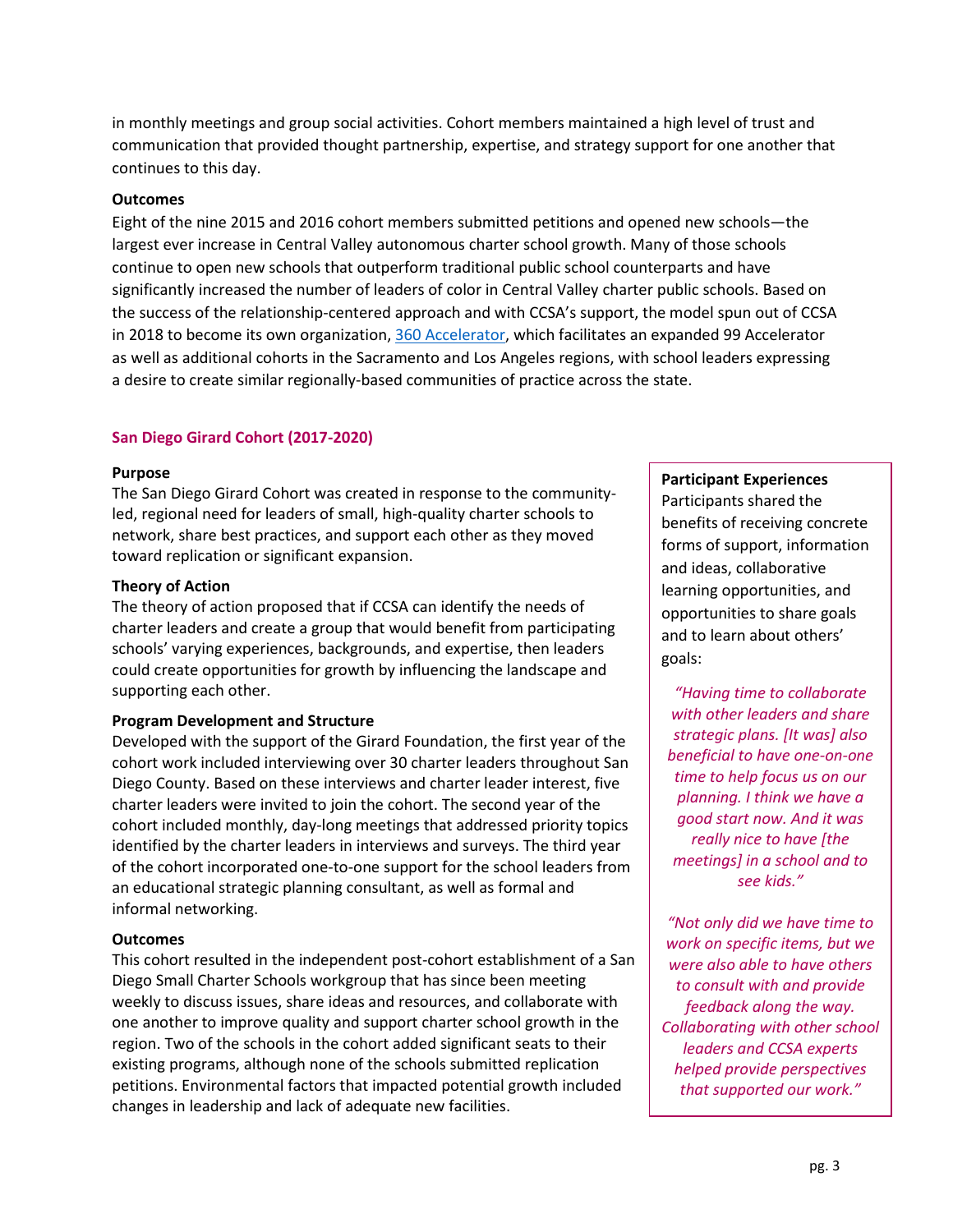## **Diversity in Leadership (DIL) Cohort (2018-2019)**

#### **Purpose**

CCSA established the Diversity in Leadership (DIL) Accelerator in order to support and develop leaders of color in Southern California. The program was created with three goals: (1) to foster a community of practice, (2) to develop the capacity of participants to found high quality schools, and (3) to refine the cohort's leadership skills through leadership development rooted in the principles of Diversity, Equity, and Inclusion (DEI).

## **Theory of Action**

The theory of action for this cohort was that if DIL supported African-American and Latino/a leaders with targeted leadership development, school growth, funding and advocacy opportunities, it would transform charter leadership to become more reflective of the communities they serve.

## **Program Development and Structure**

The DIL Accelerator consisted of twelve different modules exploring topics in three main categories: an exploration of DEI, school communities, and school design. Participants met for day-long, in person meetings for the duration of the year-long program. Cohort members were also expected to complete additional assignments outside of scheduled meetings. Recognizing the importance of identity in authentic leadership, the program was designed to be first a space for leaders of color to reflect on the importance of identity in authentic leadership, and second to give them the skills necessary to found and lead schools also deeply rooted in the values of DEI.

## **Outcomes**

While the individual elements of the program were highly rated by participants, the DIL cohort has not resulted in new schools as of 2021. Evaluations and staff observations suggest that the wide range of experiences, capacity, and priorities of the selected participants would have required either longer program timelines, or more specific supports on growth to fulfill this secondary program goal. Based on the value that cohort members expressed and the unmet need for programs supporting leaders of color, this program evolved into a new organization, [Diversity in](https://www.diversityinleadership.org/)  [Leadership Institute,](https://www.diversityinleadership.org/) which has its own ["Aspiring Principals of Color](https://www.diversityinleadership.org/fellowship)  [Fellowship"](https://www.diversityinleadership.org/fellowship) for Black and Latino educators in Los Angeles and the Bay Area.

#### **Participant Experiences**

DIL participants highlighted the benefits of collaborative learning opportunities, concrete form of support, increased sense of belonging and decreased feelings of isolation, opportunities to share goals and learning from others' goals, a community of concern, and gaining information and ideas:

*"I'm so much more knowledgeable about how the process of founding a school works, why charters exist, and what role they play in providing equity. If I'm going to advocate on behalf of my students and community, I know where to go and exactly where to point those efforts."*

*"For me, walking away with a supportive group of people who have the same passion for diversity, equity, and inclusion was absolutely invaluable. Sometimes you feel you're in a silo and it's not helpful. The sharing of ideas and the people in the cohort sharing advice was great."*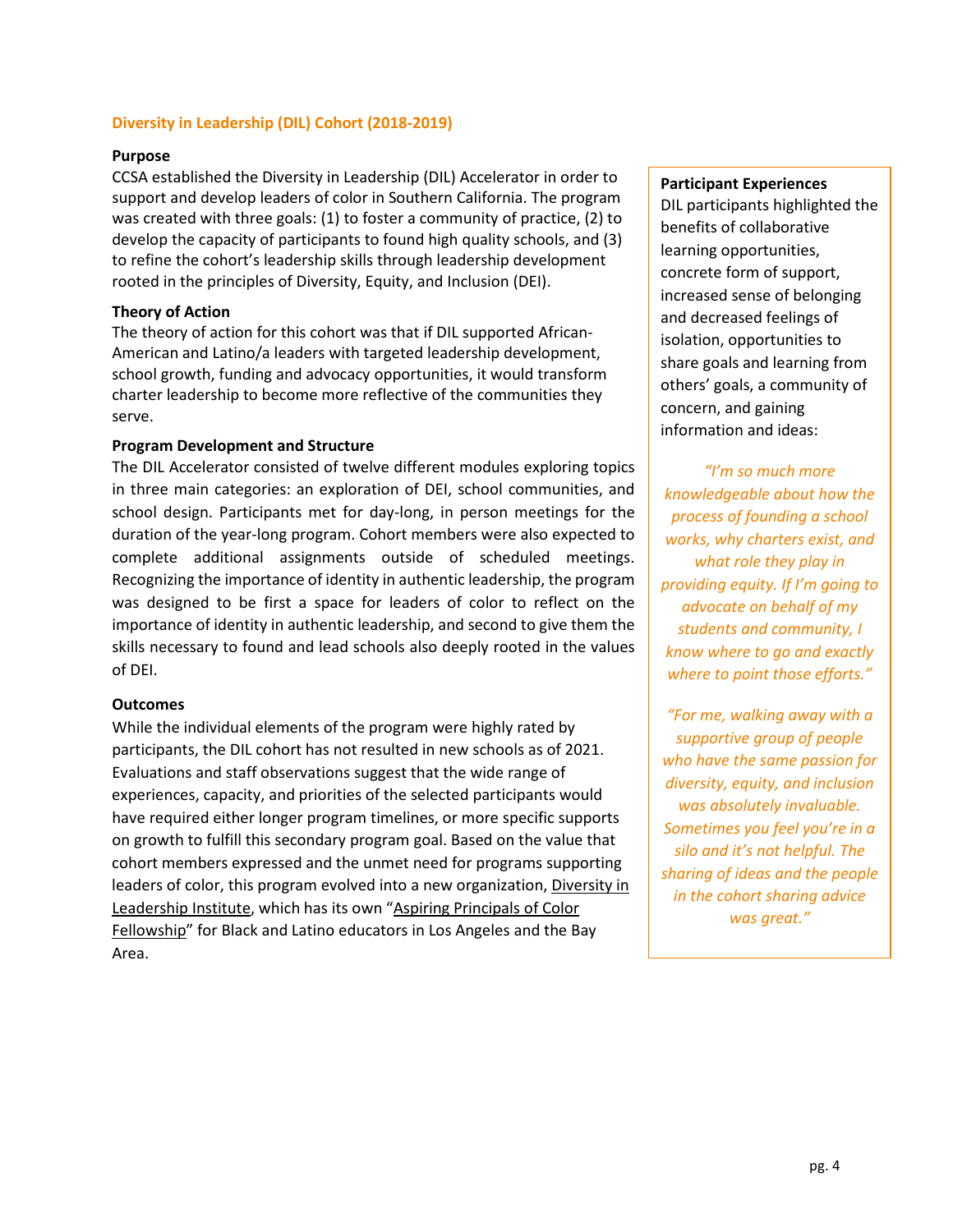## **New Schools Growth Program (NSGP) (2020-Present)**

#### **Purpose**

The purpose of NSGP is to impact high-quality charter school growth by leveraging CCSA's role as convener and connector to provide charter school developer teams with opportunities to interact with and learn from CCSA staff, experts in the charter school field, and each other.

#### **Theory of Action**

If new charter school developer teams participate in group-based supports, then they are more likely to design, plan, and open high-quality schools and impact growth than if the teams were solely provided with individual supports.

#### **Program Development and Structure**

The first NSGP cohort included 11 new school leaders representing charter school development teams from across the state. Leaders were chosen based on their interest in starting a charter school and participation in CCSA-developed self-assessments. The second NSGP cohort launched in September 2021 with 7 school teams.

#### **Participant Experiences**

Feedback from our first-year participants reflected the advantages of a concrete form of support, sharing information and ideas, and support for selfdiscovery:

*"CCSA is doing a terrific job. We love the New School Growth Program. Our charter school development has grown leaps and bounds since we've started this program."*

*"The foundation you built for us knowledge-wise has been a huge part of our success so far."*

NSGP is a two-year, mostly online program that supports charter school developers through the foundation, petition writing, authorization, and start-up phases of the charter development process. This program gives charter developers the opportunity to engage with CCSA and each other through synchronous and asynchronous modules, office hours, a Developer Summit, access to CCSA's charter conference, one-to-one support (including a partial petition review), peer networking, and guidance from CCSA partners such as legal firms and back office providers. Content areas for NSGP included vision and mission creation, petition and budget development, governance, public messaging, and public hearing preparation, among others.

#### **Outcomes**

Out of the 11 school teams who participated in the first cohort, six submitted petitions, four pushed back their anticipated start date to 2023, and one dropped out of the cohort program due to capacity (specifically, lack of a founding team). This is quite typical of our observations of charter development pipelines from year to year. This will be our baseline to determine potential success and impact of the NSGP in future iterations.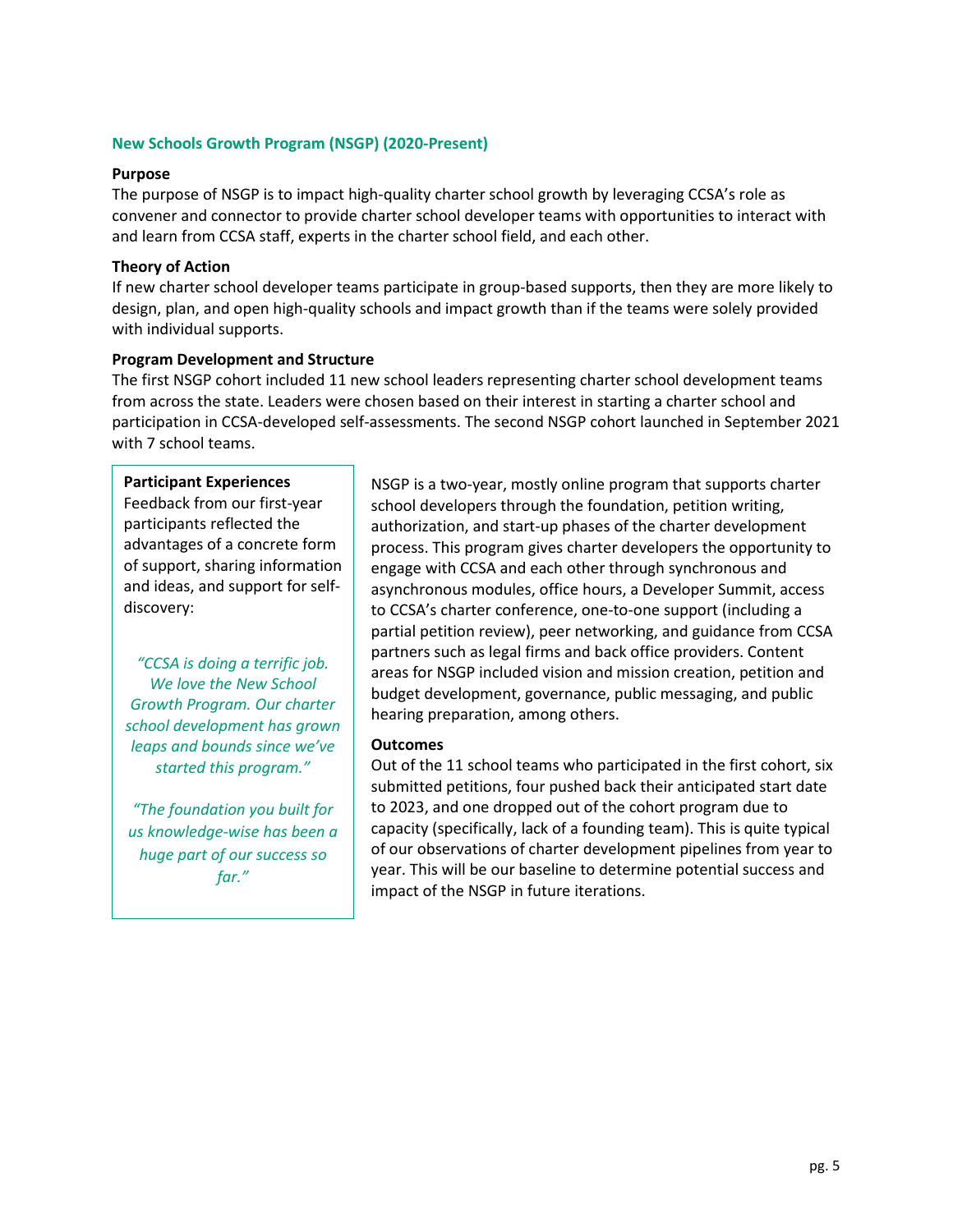#### **RECOMMENDATIONS**

Based on the learnings and experiences of implementing various models and styles of support for charter school developer teams, CCSA is offering the following recommendations to support school growth through a cohort model. These recommendations can be scaled up or down depending on the unique portfolio of schools and available resources.

## **1. Design your cohort to focus on the most critical skills and capacities and facilitate effective content sharing with and among participants.**

- $\cdot$  The programming should focus on the development elements that are most critical to the success of a school *and* are best suited for cohort exploration. For example, CCSA has focused on module topics that are universal application, complex, and foundational to a school's shortand long-term success, and are not easily accessible by a vendor or another provider.
- Resource cultivation and archives should be developed along the way, focusing on ease of use and ability for the participants to access materials across cohorts. CCSA developed a Member Portal that held both recordings of cohort trainings as well as resources and samples. While developed and curated for the cohorts, these resources were open to all members which allows for the dissemination of quality practices across the charter school community.
- $\cdot \cdot$  The program design should be flexible and adapt to changing political and policy environments, as well as the needs of the cohorts. These adaptions could be within a cohort cycle or from cohort to cohort.

## **2. Structure cohort supports in a way that fosters networking among participants and professionals in the field.**

- $\cdot$  The cohort design should facilitate participants sharing knowledge and resources among themselves to increase the richness and impact of the program. This can include structured small group breakout sessions during cohort meetings, as well as informal exchange of participant contact information so that they could connect outside of scheduled cohort meetings to explore materials and share experiences.
- Find ways to connect cohort members to charter school partners, supporters, vendors, and community organizations that will be able to assist developer teams as they move forward in the authorization and start-up phases of their charter school development. This could include direct introductions to vendors in the field, and/or creating opportunities for professional networking at charter-specific conferences or webinars.
- Explore ways to continue to support cohort members or create support networks after the formal cohort work is completed (similar to the post-cohort, school leader-initiated work that developed after the San Diego Girard Cohort) in ways that are scalable and replicable. This could include mentorship from cohort members that have "graduated" from a cohort program.

## **3. Measure participant growth through accountability and evaluation.**

- Define how participants will be chosen, what the necessary prerequisite skills/capacities are (if any), and how participant growth will be assessed over time. CCSA used intake surveys to measure participants' knowledge of the charter school development process and to track key preparation indicators. The data from these surveys determined what the team had accomplished to date and what knowledge gaps were missing to plan relevant cohort programming. The topic-specific areas on the survey were then measured at the mid-point of the program and at the end of the program to quantify any growth in participants' knowledge.
- $\cdot \cdot$  The cohort should be built in a way that allows for developer teams to support each other and hold each other accountable. CCSA observed this participant support/accountability occurring